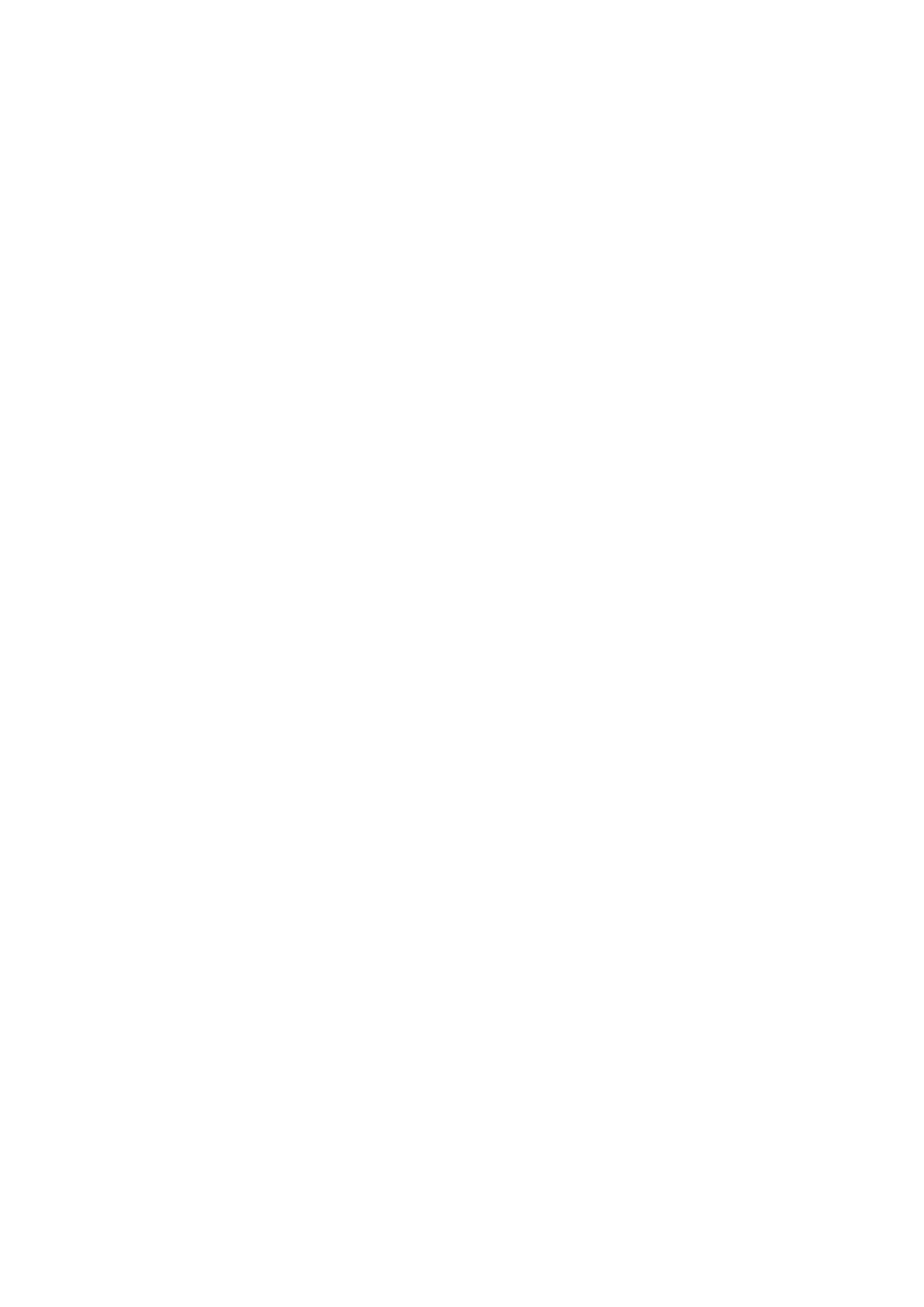**Borough Council of** King's Lynn & **West Norfolk** 



**King's Court, Chapel Street, King's Lynn, Norfolk, PE30 1EX Telephone: 01553 616200 Fax: 01553 691663**

### **PLANNING COMMITTEE AGENDA**

**Please note that due to the number of applications to be considered it is proposed that the Committee will adjourn for lunch at approximately 12.30 pm and reconvene at 1.10 pm.**

**Please ensure that all mobile phones are switched to silent**

- **DATE: Monday, 9th May, 2022**
- **VENUE: Assembly Room, Town Hall, Saturday Market Place, King's Lynn, PE30 5DQ**
- **TIME: 9.30 am**

#### **1. APOLOGIES**

To receive any apologies for absence and to note any substitutions.

#### **2. MINUTES**

To confirm as a correct record the Minutes of the Meeting held on 4 April 2022.

#### **3. DECLARATIONS OF INTEREST**

Please indicate if there are any interests which should be declared. A declaration of an interest should indicate the nature of the interest (if not already declared on the Register of Interests) and the agenda item to which it relates. If a disclosable pecuniary interest is declared, the Member should withdraw from the room whilst the matter is discussed.

These declarations apply to all Members present, whether the Member is part of the meeting, attending to speak as a local Member on an item or simply observing the meeting from the public seating area.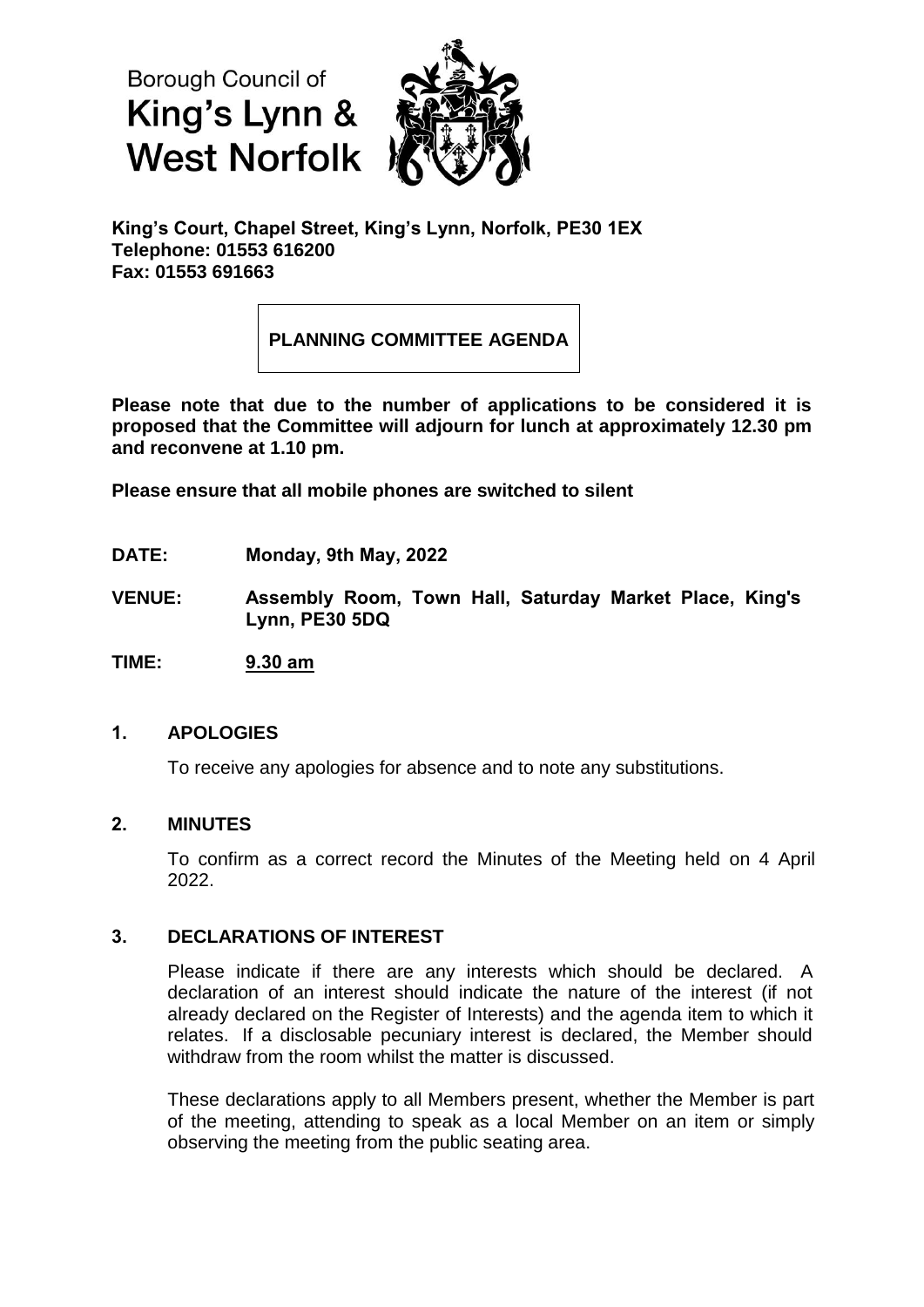Councillor appointed representatives on the Internal Drainage Boards are noted.

#### **4. URGENT BUSINESS UNDER STANDING ORDER 7**

To consider any business, which by reason of special circumstances, the Chairman proposes to accept, under Section 100(b)(4)(b) of the Local Government Act, 1972.

#### **5. MEMBERS ATTENDING UNDER STANDING ORDER 34**

Members wishing to speak pursuant to Standing Order 34 should inform the Chairman of their intention to do so and on what items they wish to be heard before a decision on that item is taken.

#### **6. CHAIRMAN'S CORRESPONDENCE**

To receive any Chairman's correspondence.

#### **7. RECEIPT OF LATE CORRESPONDENCE ON APPLICATIONS**

To receive the Schedule of Late Correspondence received since the publication of the agenda.

#### **8. INDEX OF APPLICATIONS** (Pages 6 - 7)

The Committee is asked to note the Index of Applications.

#### a) **Decisions on Applications** (Pages 8 - 170)

 To consider and determine the attached Schedule of Planning Applications submitted by the Executive Director.

#### **9. DELEGATED DECISIONS** (Pages 171 - 205)

To receive the Schedule of Planning Applications determined by the Executive Director.

#### **To: Members of the Planning Committee**

Councillors F Bone, C Bower, A Bubb, G Hipperson (Vice-Chair), A Holmes, C Hudson, B Lawton, C Manning, E Nockolds, T Parish, S Patel, C Rose, J Rust, Mrs V Spikings (Chair), S Squire, M Storey, D Tyler and D Whitby